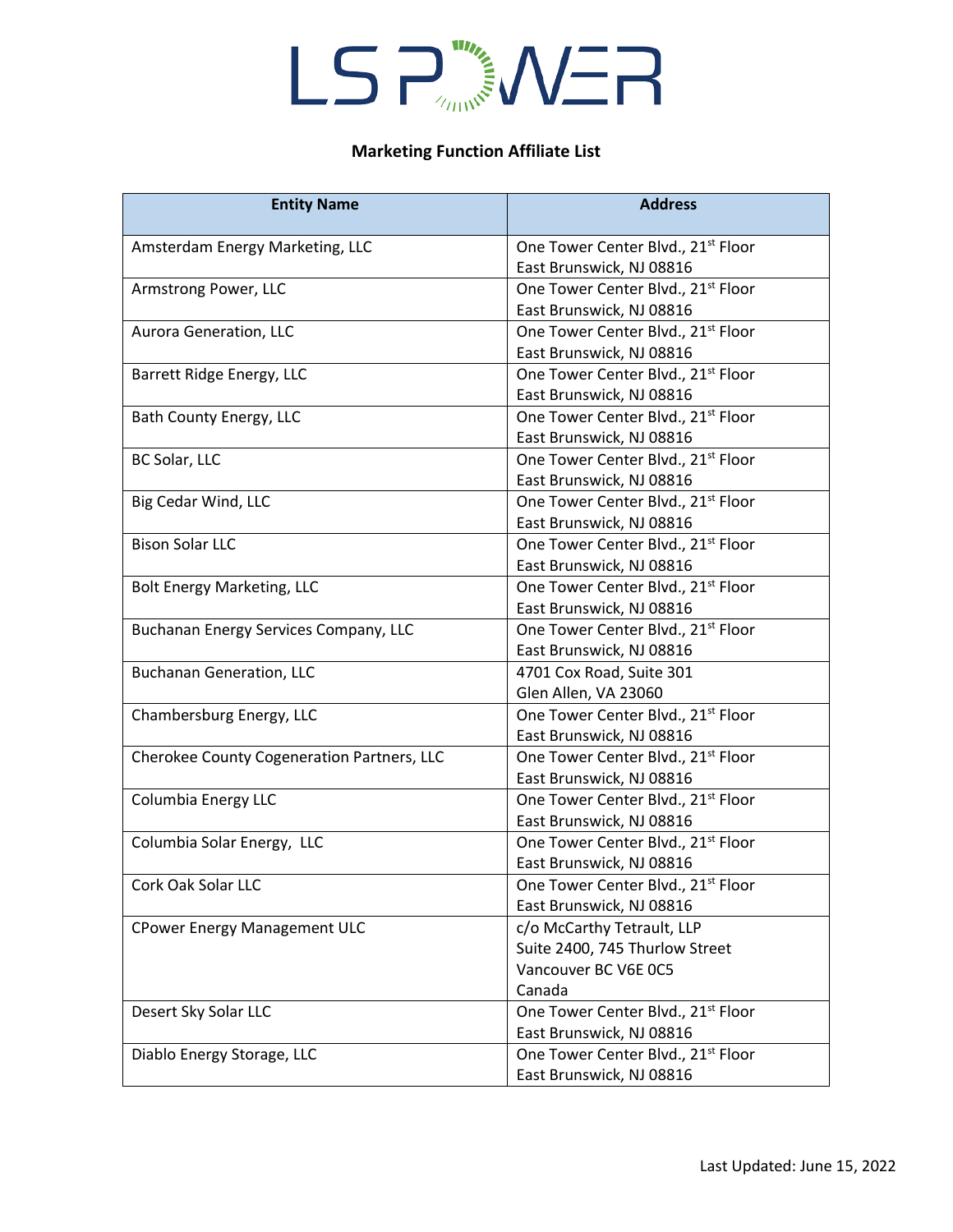# LSP<sub>ANNS</sub>WER

| Doswell Limited Partnership          | One Tower Center Blvd., 21st Floor             |
|--------------------------------------|------------------------------------------------|
|                                      | East Brunswick, NJ 08816                       |
| EnergyConnect Group, LLC             | 1001 Fleet Street, Suite 400                   |
|                                      | Baltimore, MD 21202                            |
| Enerwise Global Technologies, LLC    | 1001 Fleet Street, Suite 400                   |
|                                      | Baltimore, MD 21202                            |
| ERWR Whitcomb Farm Solar, LLC        | One Tower Center Blvd., 21 <sup>st</sup> Floor |
|                                      | East Brunswick, NJ 08816                       |
| Excelsior Reserve Energy, LLC        | One Tower Center Blvd., 21 <sup>st</sup> Floor |
|                                      | East Brunswick, NJ 08816                       |
| EVgo Holdco, LLC                     | One Tower Center Blvd., 21 <sup>st</sup> Floor |
|                                      | East Brunswick, NJ 08816                       |
| EVgo Holdings, LLC                   | One Tower Center Blvd., 21 <sup>st</sup> Floor |
|                                      | East Brunswick, NJ 08816                       |
| EVgo Member Holdings, LLC            | One Tower Center Blvd., 21 <sup>st</sup> Floor |
|                                      | East Brunswick, NJ 08816                       |
| EVgo Services, LLC                   | One Tower Center Blvd., 21 <sup>st</sup> Floor |
|                                      | East Brunswick, NJ 08816                       |
| Five Forks Solar, LLC                | One Tower Center Blvd., 21st Floor             |
|                                      | East Brunswick, NJ 08816                       |
| Fresh Air Energy XVIII, LLC          | One Tower Center Blvd., 21 <sup>st</sup> Floor |
|                                      | East Brunswick, NJ 08816                       |
| Fresh Air Energy XXXV, LLC           | One Tower Center Blvd., 21 <sup>st</sup> Floor |
|                                      | East Brunswick, NJ 08816                       |
| Gans Energy, LLC                     | One Tower Center Blvd., 21 <sup>st</sup> Floor |
|                                      | East Brunswick, NJ 08816                       |
| Gateway Energy Storage, LLC          | One Tower Center Blvd., 21st Floor             |
|                                      | East Brunswick, NJ 08816                       |
| Gen IV Investment Opportunities, LLC | 1700 Broadway, Floor 35                        |
|                                      | New York, NY 10019                             |
| Grand Reserve Energy, LLC            | One Tower Center Blvd., 21 <sup>st</sup> Floor |
|                                      | East Brunswick, NJ 08816                       |
| Gridiron Energy Marketing, LLC       | One Tower Center Blvd., 21 <sup>st</sup> Floor |
|                                      | East Brunswick, NJ 08816                       |
| Helix Ironwood, LLC                  | One Tower Center Blvd., 21 <sup>st</sup> Floor |
|                                      | East Brunswick, NJ 08816                       |
| Helix Maine Wind Development, LLC    | One Tower Center Blvd., 21st Floor             |
|                                      | East Brunswick, NJ 08816                       |
| Helix Ravenswood, LLC                | One Tower Center Blvd., 21 <sup>st</sup> Floor |
|                                      | East Brunswick, NJ 08816                       |
| Hemlock Solar, LLC                   | One Tower Center Blvd., 21st Floor             |
|                                      | East Brunswick, NJ 08816                       |
| Hummel Generation, LLC               | One Tower Center Blvd., 21 <sup>st</sup> Floor |
|                                      | East Brunswick, NJ 08816                       |
|                                      |                                                |
| HXNAir Solar One, LLC                | One Tower Center Blvd., 21 <sup>st</sup> Floor |
|                                      | East Brunswick, NJ 08816                       |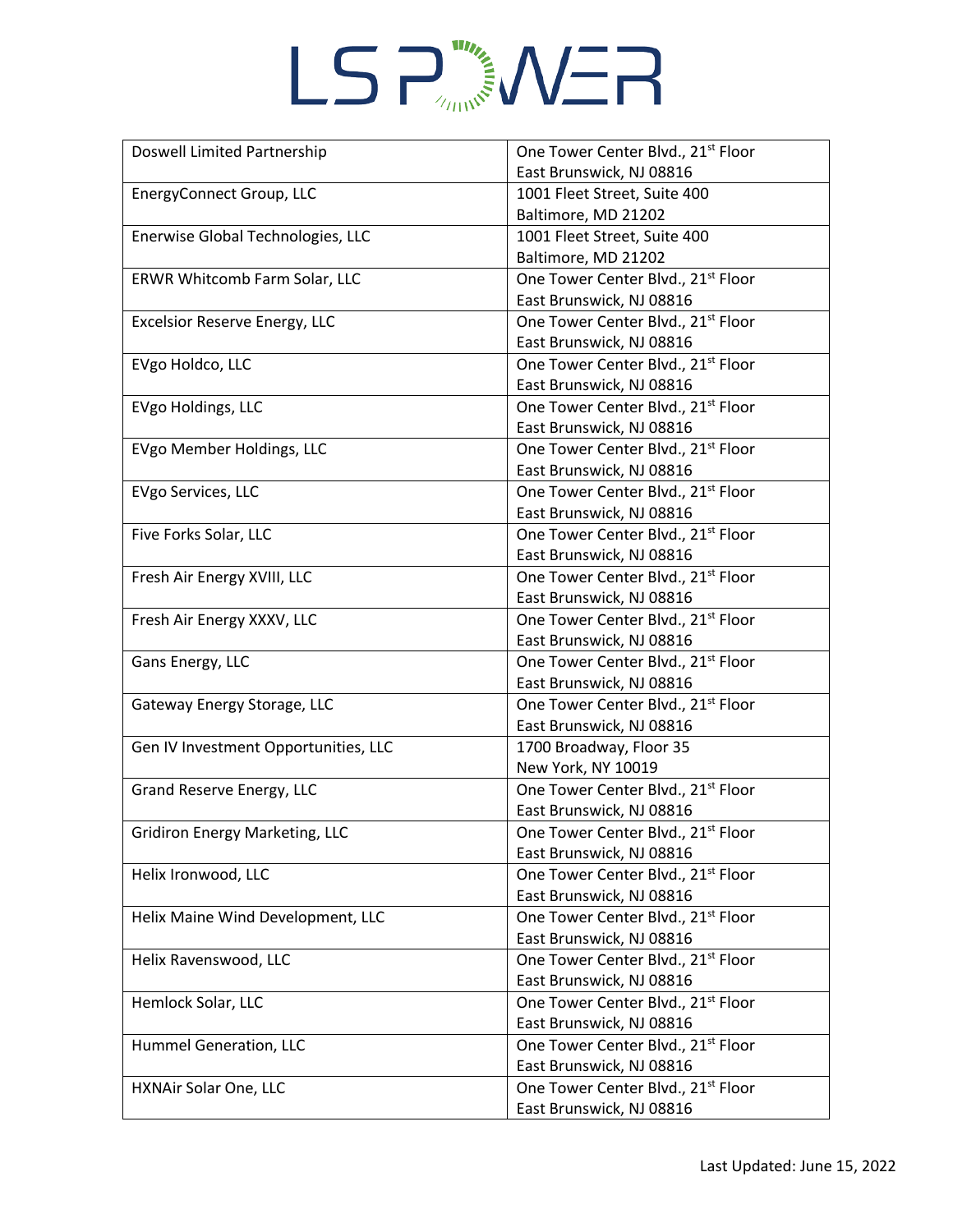# LSP<sub>ANNS</sub>WER

| East Brunswick, NJ 08816<br>One Tower Center Blvd., 21st Floor<br>Jacksonville Solar LLC<br>East Brunswick, NJ 08816<br>Jericho Power, LLC<br>One Tower Center Blvd., 21 <sup>st</sup> Floor<br>East Brunswick, NJ 08816<br>One Tower Center Blvd., 21 <sup>st</sup> Floor<br>LeConte Energy Storage, LLC<br>East Brunswick, NJ 08816<br>2000 West Loop South, Suite 2010<br>LifeEnergy LLC<br>Houston, TX 77027<br>LS Power Marketing, LLC<br>One Tower Center Blvd., 21 <sup>st</sup> Floor<br>East Brunswick, NJ 08816<br>One Tower Center Blvd., 21 <sup>st</sup> Floor<br>LSP Fund III Marketing, LLC<br>East Brunswick, NJ 08816<br>One Tower Center Blvd., 21 <sup>st</sup> Floor<br>LSP Fund IV Marketing, LLC<br>East Brunswick, NJ 08816<br>One Tower Center Blvd., 21 <sup>st</sup> Floor<br>LSP Fund IV Marketing II, LLC<br>East Brunswick, NJ 08816<br>One Tower Center Blvd., 21st Floor<br>LSP Generation Holdings, LLC<br>East Brunswick, NJ 08816<br>One Tower Center Blvd., 21 <sup>st</sup> Floor<br>LSP Solar Energy Holdings, LLC<br>East Brunswick, NJ 08816<br>One Tower Center Blvd., 21 <sup>st</sup> Floor<br>LSP University Park, LLC<br>East Brunswick, NJ 08816<br>One Tower Center Blvd., 21 <sup>st</sup> Floor<br>LSP Wind Generation, LLC<br>East Brunswick, NJ 08816<br>One Tower Center Blvd., 21 <sup>st</sup> Floor<br>Magic Valley Energy, LLC<br>East Brunswick, NJ 08816<br>Milford Solar LLC<br>One Tower Center Blvd., 21st Floor<br>East Brunswick, NJ 08816<br>One Tower Center Blvd., 21 <sup>st</sup> Floor<br>Newman Solar LLC<br>East Brunswick, NJ 08816<br>One Tower Center Blvd., 21 <sup>st</sup> Floor<br>North 301 Solar, LLC<br>East Brunswick, NJ 08816<br>One Tower Center Blvd., 21 <sup>st</sup> Floor<br>Ocean State Power LLC<br>East Brunswick, NJ 08816<br>One Tower Center Blvd., 21 <sup>st</sup> Floor<br>Panda Hummel Station, LLC<br>East Brunswick, NJ 08816<br>Pavant Solar II LLC<br>One Tower Center Blvd., 21 <sup>st</sup> Floor<br>East Brunswick, NJ 08816<br>One Tower Center Blvd., 21st Floor<br>REV Energy Marketing, LLC<br>East Brunswick, NJ 08816<br>Rev Renewables Ops, LLC<br>One Tower Center Blvd., 21 <sup>st</sup> Floor<br>East Brunswick, NJ 08816<br>One Tower Center Blvd., 21 <sup>st</sup> Floor<br>Rev Solar Hackettstown LLC | Ignite Solar Holdings 1, LLC | One Tower Center Blvd., 21 <sup>st</sup> Floor |
|---------------------------------------------------------------------------------------------------------------------------------------------------------------------------------------------------------------------------------------------------------------------------------------------------------------------------------------------------------------------------------------------------------------------------------------------------------------------------------------------------------------------------------------------------------------------------------------------------------------------------------------------------------------------------------------------------------------------------------------------------------------------------------------------------------------------------------------------------------------------------------------------------------------------------------------------------------------------------------------------------------------------------------------------------------------------------------------------------------------------------------------------------------------------------------------------------------------------------------------------------------------------------------------------------------------------------------------------------------------------------------------------------------------------------------------------------------------------------------------------------------------------------------------------------------------------------------------------------------------------------------------------------------------------------------------------------------------------------------------------------------------------------------------------------------------------------------------------------------------------------------------------------------------------------------------------------------------------------------------------------------------------------------------------------------------------------------------------------------------------------------------------------------------------------------------------------------------------------------------------------------------------------------------------------------------------------------|------------------------------|------------------------------------------------|
|                                                                                                                                                                                                                                                                                                                                                                                                                                                                                                                                                                                                                                                                                                                                                                                                                                                                                                                                                                                                                                                                                                                                                                                                                                                                                                                                                                                                                                                                                                                                                                                                                                                                                                                                                                                                                                                                                                                                                                                                                                                                                                                                                                                                                                                                                                                                 |                              |                                                |
|                                                                                                                                                                                                                                                                                                                                                                                                                                                                                                                                                                                                                                                                                                                                                                                                                                                                                                                                                                                                                                                                                                                                                                                                                                                                                                                                                                                                                                                                                                                                                                                                                                                                                                                                                                                                                                                                                                                                                                                                                                                                                                                                                                                                                                                                                                                                 |                              |                                                |
|                                                                                                                                                                                                                                                                                                                                                                                                                                                                                                                                                                                                                                                                                                                                                                                                                                                                                                                                                                                                                                                                                                                                                                                                                                                                                                                                                                                                                                                                                                                                                                                                                                                                                                                                                                                                                                                                                                                                                                                                                                                                                                                                                                                                                                                                                                                                 |                              |                                                |
|                                                                                                                                                                                                                                                                                                                                                                                                                                                                                                                                                                                                                                                                                                                                                                                                                                                                                                                                                                                                                                                                                                                                                                                                                                                                                                                                                                                                                                                                                                                                                                                                                                                                                                                                                                                                                                                                                                                                                                                                                                                                                                                                                                                                                                                                                                                                 |                              |                                                |
|                                                                                                                                                                                                                                                                                                                                                                                                                                                                                                                                                                                                                                                                                                                                                                                                                                                                                                                                                                                                                                                                                                                                                                                                                                                                                                                                                                                                                                                                                                                                                                                                                                                                                                                                                                                                                                                                                                                                                                                                                                                                                                                                                                                                                                                                                                                                 |                              |                                                |
|                                                                                                                                                                                                                                                                                                                                                                                                                                                                                                                                                                                                                                                                                                                                                                                                                                                                                                                                                                                                                                                                                                                                                                                                                                                                                                                                                                                                                                                                                                                                                                                                                                                                                                                                                                                                                                                                                                                                                                                                                                                                                                                                                                                                                                                                                                                                 |                              |                                                |
|                                                                                                                                                                                                                                                                                                                                                                                                                                                                                                                                                                                                                                                                                                                                                                                                                                                                                                                                                                                                                                                                                                                                                                                                                                                                                                                                                                                                                                                                                                                                                                                                                                                                                                                                                                                                                                                                                                                                                                                                                                                                                                                                                                                                                                                                                                                                 |                              |                                                |
|                                                                                                                                                                                                                                                                                                                                                                                                                                                                                                                                                                                                                                                                                                                                                                                                                                                                                                                                                                                                                                                                                                                                                                                                                                                                                                                                                                                                                                                                                                                                                                                                                                                                                                                                                                                                                                                                                                                                                                                                                                                                                                                                                                                                                                                                                                                                 |                              |                                                |
|                                                                                                                                                                                                                                                                                                                                                                                                                                                                                                                                                                                                                                                                                                                                                                                                                                                                                                                                                                                                                                                                                                                                                                                                                                                                                                                                                                                                                                                                                                                                                                                                                                                                                                                                                                                                                                                                                                                                                                                                                                                                                                                                                                                                                                                                                                                                 |                              |                                                |
|                                                                                                                                                                                                                                                                                                                                                                                                                                                                                                                                                                                                                                                                                                                                                                                                                                                                                                                                                                                                                                                                                                                                                                                                                                                                                                                                                                                                                                                                                                                                                                                                                                                                                                                                                                                                                                                                                                                                                                                                                                                                                                                                                                                                                                                                                                                                 |                              |                                                |
|                                                                                                                                                                                                                                                                                                                                                                                                                                                                                                                                                                                                                                                                                                                                                                                                                                                                                                                                                                                                                                                                                                                                                                                                                                                                                                                                                                                                                                                                                                                                                                                                                                                                                                                                                                                                                                                                                                                                                                                                                                                                                                                                                                                                                                                                                                                                 |                              |                                                |
|                                                                                                                                                                                                                                                                                                                                                                                                                                                                                                                                                                                                                                                                                                                                                                                                                                                                                                                                                                                                                                                                                                                                                                                                                                                                                                                                                                                                                                                                                                                                                                                                                                                                                                                                                                                                                                                                                                                                                                                                                                                                                                                                                                                                                                                                                                                                 |                              |                                                |
|                                                                                                                                                                                                                                                                                                                                                                                                                                                                                                                                                                                                                                                                                                                                                                                                                                                                                                                                                                                                                                                                                                                                                                                                                                                                                                                                                                                                                                                                                                                                                                                                                                                                                                                                                                                                                                                                                                                                                                                                                                                                                                                                                                                                                                                                                                                                 |                              |                                                |
|                                                                                                                                                                                                                                                                                                                                                                                                                                                                                                                                                                                                                                                                                                                                                                                                                                                                                                                                                                                                                                                                                                                                                                                                                                                                                                                                                                                                                                                                                                                                                                                                                                                                                                                                                                                                                                                                                                                                                                                                                                                                                                                                                                                                                                                                                                                                 |                              |                                                |
|                                                                                                                                                                                                                                                                                                                                                                                                                                                                                                                                                                                                                                                                                                                                                                                                                                                                                                                                                                                                                                                                                                                                                                                                                                                                                                                                                                                                                                                                                                                                                                                                                                                                                                                                                                                                                                                                                                                                                                                                                                                                                                                                                                                                                                                                                                                                 |                              |                                                |
|                                                                                                                                                                                                                                                                                                                                                                                                                                                                                                                                                                                                                                                                                                                                                                                                                                                                                                                                                                                                                                                                                                                                                                                                                                                                                                                                                                                                                                                                                                                                                                                                                                                                                                                                                                                                                                                                                                                                                                                                                                                                                                                                                                                                                                                                                                                                 |                              |                                                |
|                                                                                                                                                                                                                                                                                                                                                                                                                                                                                                                                                                                                                                                                                                                                                                                                                                                                                                                                                                                                                                                                                                                                                                                                                                                                                                                                                                                                                                                                                                                                                                                                                                                                                                                                                                                                                                                                                                                                                                                                                                                                                                                                                                                                                                                                                                                                 |                              |                                                |
|                                                                                                                                                                                                                                                                                                                                                                                                                                                                                                                                                                                                                                                                                                                                                                                                                                                                                                                                                                                                                                                                                                                                                                                                                                                                                                                                                                                                                                                                                                                                                                                                                                                                                                                                                                                                                                                                                                                                                                                                                                                                                                                                                                                                                                                                                                                                 |                              |                                                |
|                                                                                                                                                                                                                                                                                                                                                                                                                                                                                                                                                                                                                                                                                                                                                                                                                                                                                                                                                                                                                                                                                                                                                                                                                                                                                                                                                                                                                                                                                                                                                                                                                                                                                                                                                                                                                                                                                                                                                                                                                                                                                                                                                                                                                                                                                                                                 |                              |                                                |
|                                                                                                                                                                                                                                                                                                                                                                                                                                                                                                                                                                                                                                                                                                                                                                                                                                                                                                                                                                                                                                                                                                                                                                                                                                                                                                                                                                                                                                                                                                                                                                                                                                                                                                                                                                                                                                                                                                                                                                                                                                                                                                                                                                                                                                                                                                                                 |                              |                                                |
|                                                                                                                                                                                                                                                                                                                                                                                                                                                                                                                                                                                                                                                                                                                                                                                                                                                                                                                                                                                                                                                                                                                                                                                                                                                                                                                                                                                                                                                                                                                                                                                                                                                                                                                                                                                                                                                                                                                                                                                                                                                                                                                                                                                                                                                                                                                                 |                              |                                                |
|                                                                                                                                                                                                                                                                                                                                                                                                                                                                                                                                                                                                                                                                                                                                                                                                                                                                                                                                                                                                                                                                                                                                                                                                                                                                                                                                                                                                                                                                                                                                                                                                                                                                                                                                                                                                                                                                                                                                                                                                                                                                                                                                                                                                                                                                                                                                 |                              |                                                |
|                                                                                                                                                                                                                                                                                                                                                                                                                                                                                                                                                                                                                                                                                                                                                                                                                                                                                                                                                                                                                                                                                                                                                                                                                                                                                                                                                                                                                                                                                                                                                                                                                                                                                                                                                                                                                                                                                                                                                                                                                                                                                                                                                                                                                                                                                                                                 |                              |                                                |
|                                                                                                                                                                                                                                                                                                                                                                                                                                                                                                                                                                                                                                                                                                                                                                                                                                                                                                                                                                                                                                                                                                                                                                                                                                                                                                                                                                                                                                                                                                                                                                                                                                                                                                                                                                                                                                                                                                                                                                                                                                                                                                                                                                                                                                                                                                                                 |                              |                                                |
|                                                                                                                                                                                                                                                                                                                                                                                                                                                                                                                                                                                                                                                                                                                                                                                                                                                                                                                                                                                                                                                                                                                                                                                                                                                                                                                                                                                                                                                                                                                                                                                                                                                                                                                                                                                                                                                                                                                                                                                                                                                                                                                                                                                                                                                                                                                                 |                              |                                                |
|                                                                                                                                                                                                                                                                                                                                                                                                                                                                                                                                                                                                                                                                                                                                                                                                                                                                                                                                                                                                                                                                                                                                                                                                                                                                                                                                                                                                                                                                                                                                                                                                                                                                                                                                                                                                                                                                                                                                                                                                                                                                                                                                                                                                                                                                                                                                 |                              |                                                |
|                                                                                                                                                                                                                                                                                                                                                                                                                                                                                                                                                                                                                                                                                                                                                                                                                                                                                                                                                                                                                                                                                                                                                                                                                                                                                                                                                                                                                                                                                                                                                                                                                                                                                                                                                                                                                                                                                                                                                                                                                                                                                                                                                                                                                                                                                                                                 |                              |                                                |
|                                                                                                                                                                                                                                                                                                                                                                                                                                                                                                                                                                                                                                                                                                                                                                                                                                                                                                                                                                                                                                                                                                                                                                                                                                                                                                                                                                                                                                                                                                                                                                                                                                                                                                                                                                                                                                                                                                                                                                                                                                                                                                                                                                                                                                                                                                                                 |                              |                                                |
|                                                                                                                                                                                                                                                                                                                                                                                                                                                                                                                                                                                                                                                                                                                                                                                                                                                                                                                                                                                                                                                                                                                                                                                                                                                                                                                                                                                                                                                                                                                                                                                                                                                                                                                                                                                                                                                                                                                                                                                                                                                                                                                                                                                                                                                                                                                                 |                              |                                                |
|                                                                                                                                                                                                                                                                                                                                                                                                                                                                                                                                                                                                                                                                                                                                                                                                                                                                                                                                                                                                                                                                                                                                                                                                                                                                                                                                                                                                                                                                                                                                                                                                                                                                                                                                                                                                                                                                                                                                                                                                                                                                                                                                                                                                                                                                                                                                 |                              |                                                |
|                                                                                                                                                                                                                                                                                                                                                                                                                                                                                                                                                                                                                                                                                                                                                                                                                                                                                                                                                                                                                                                                                                                                                                                                                                                                                                                                                                                                                                                                                                                                                                                                                                                                                                                                                                                                                                                                                                                                                                                                                                                                                                                                                                                                                                                                                                                                 |                              |                                                |
|                                                                                                                                                                                                                                                                                                                                                                                                                                                                                                                                                                                                                                                                                                                                                                                                                                                                                                                                                                                                                                                                                                                                                                                                                                                                                                                                                                                                                                                                                                                                                                                                                                                                                                                                                                                                                                                                                                                                                                                                                                                                                                                                                                                                                                                                                                                                 |                              |                                                |
|                                                                                                                                                                                                                                                                                                                                                                                                                                                                                                                                                                                                                                                                                                                                                                                                                                                                                                                                                                                                                                                                                                                                                                                                                                                                                                                                                                                                                                                                                                                                                                                                                                                                                                                                                                                                                                                                                                                                                                                                                                                                                                                                                                                                                                                                                                                                 |                              |                                                |
|                                                                                                                                                                                                                                                                                                                                                                                                                                                                                                                                                                                                                                                                                                                                                                                                                                                                                                                                                                                                                                                                                                                                                                                                                                                                                                                                                                                                                                                                                                                                                                                                                                                                                                                                                                                                                                                                                                                                                                                                                                                                                                                                                                                                                                                                                                                                 |                              |                                                |
|                                                                                                                                                                                                                                                                                                                                                                                                                                                                                                                                                                                                                                                                                                                                                                                                                                                                                                                                                                                                                                                                                                                                                                                                                                                                                                                                                                                                                                                                                                                                                                                                                                                                                                                                                                                                                                                                                                                                                                                                                                                                                                                                                                                                                                                                                                                                 |                              |                                                |
|                                                                                                                                                                                                                                                                                                                                                                                                                                                                                                                                                                                                                                                                                                                                                                                                                                                                                                                                                                                                                                                                                                                                                                                                                                                                                                                                                                                                                                                                                                                                                                                                                                                                                                                                                                                                                                                                                                                                                                                                                                                                                                                                                                                                                                                                                                                                 |                              |                                                |
|                                                                                                                                                                                                                                                                                                                                                                                                                                                                                                                                                                                                                                                                                                                                                                                                                                                                                                                                                                                                                                                                                                                                                                                                                                                                                                                                                                                                                                                                                                                                                                                                                                                                                                                                                                                                                                                                                                                                                                                                                                                                                                                                                                                                                                                                                                                                 |                              |                                                |
|                                                                                                                                                                                                                                                                                                                                                                                                                                                                                                                                                                                                                                                                                                                                                                                                                                                                                                                                                                                                                                                                                                                                                                                                                                                                                                                                                                                                                                                                                                                                                                                                                                                                                                                                                                                                                                                                                                                                                                                                                                                                                                                                                                                                                                                                                                                                 |                              |                                                |
|                                                                                                                                                                                                                                                                                                                                                                                                                                                                                                                                                                                                                                                                                                                                                                                                                                                                                                                                                                                                                                                                                                                                                                                                                                                                                                                                                                                                                                                                                                                                                                                                                                                                                                                                                                                                                                                                                                                                                                                                                                                                                                                                                                                                                                                                                                                                 |                              |                                                |
|                                                                                                                                                                                                                                                                                                                                                                                                                                                                                                                                                                                                                                                                                                                                                                                                                                                                                                                                                                                                                                                                                                                                                                                                                                                                                                                                                                                                                                                                                                                                                                                                                                                                                                                                                                                                                                                                                                                                                                                                                                                                                                                                                                                                                                                                                                                                 |                              |                                                |
|                                                                                                                                                                                                                                                                                                                                                                                                                                                                                                                                                                                                                                                                                                                                                                                                                                                                                                                                                                                                                                                                                                                                                                                                                                                                                                                                                                                                                                                                                                                                                                                                                                                                                                                                                                                                                                                                                                                                                                                                                                                                                                                                                                                                                                                                                                                                 |                              |                                                |
|                                                                                                                                                                                                                                                                                                                                                                                                                                                                                                                                                                                                                                                                                                                                                                                                                                                                                                                                                                                                                                                                                                                                                                                                                                                                                                                                                                                                                                                                                                                                                                                                                                                                                                                                                                                                                                                                                                                                                                                                                                                                                                                                                                                                                                                                                                                                 |                              |                                                |
|                                                                                                                                                                                                                                                                                                                                                                                                                                                                                                                                                                                                                                                                                                                                                                                                                                                                                                                                                                                                                                                                                                                                                                                                                                                                                                                                                                                                                                                                                                                                                                                                                                                                                                                                                                                                                                                                                                                                                                                                                                                                                                                                                                                                                                                                                                                                 |                              |                                                |
|                                                                                                                                                                                                                                                                                                                                                                                                                                                                                                                                                                                                                                                                                                                                                                                                                                                                                                                                                                                                                                                                                                                                                                                                                                                                                                                                                                                                                                                                                                                                                                                                                                                                                                                                                                                                                                                                                                                                                                                                                                                                                                                                                                                                                                                                                                                                 |                              |                                                |
|                                                                                                                                                                                                                                                                                                                                                                                                                                                                                                                                                                                                                                                                                                                                                                                                                                                                                                                                                                                                                                                                                                                                                                                                                                                                                                                                                                                                                                                                                                                                                                                                                                                                                                                                                                                                                                                                                                                                                                                                                                                                                                                                                                                                                                                                                                                                 |                              | East Brunswick, NJ 08816                       |